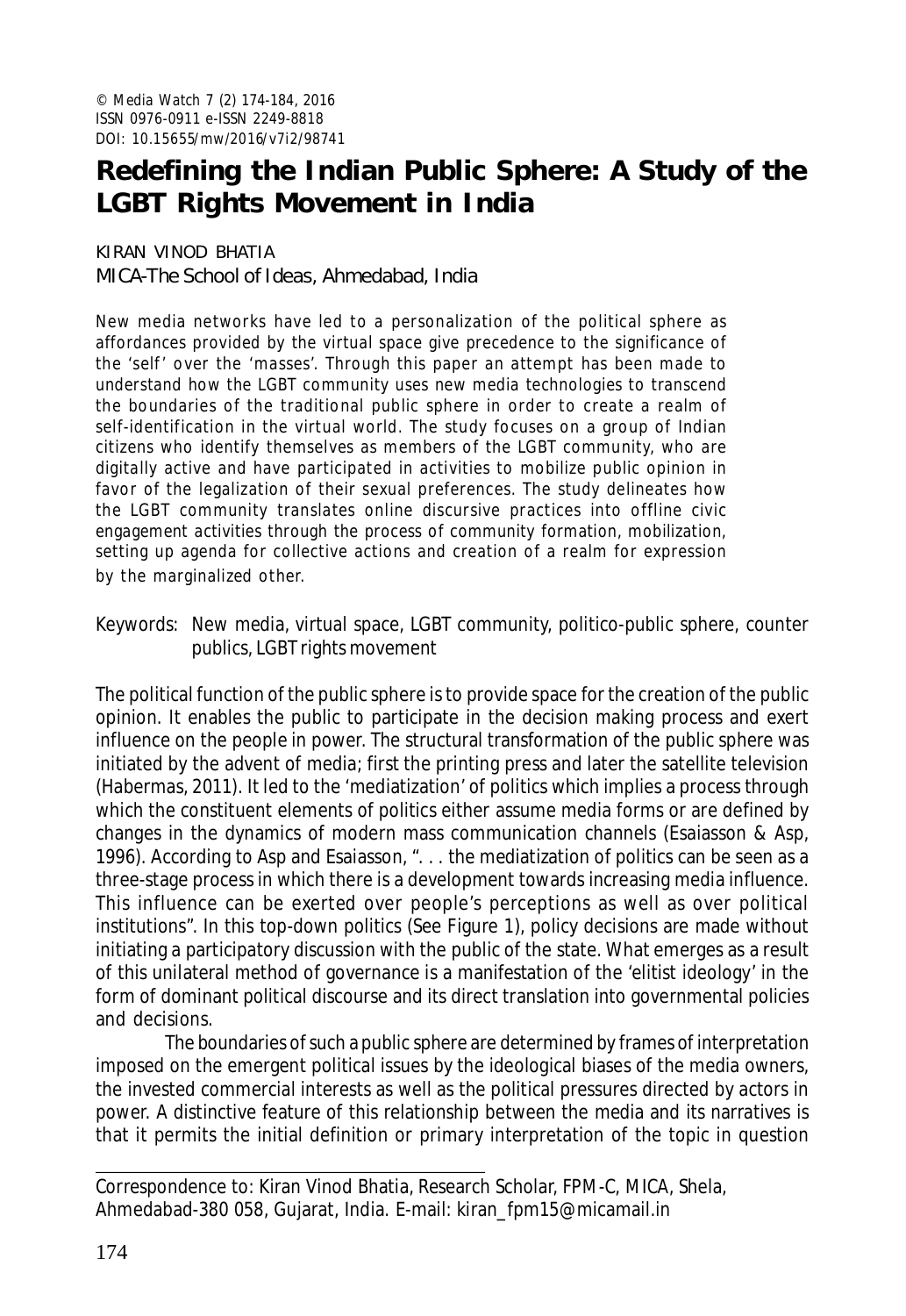(Anderson, 1991). The determinist effects of the hegemonic structure influence most traditional media institutions and prevent the production and articulation of oppositional views.

Media narratives selectively politicize the citizens so as to integrate them within a collective polity that focuses on a pre-determined set of issues to the exclusion of the others. This 'passive collective conscience' then comes to be influenced by the political discourses that fall within the purview of dialogues initiated, sustained and reproduced by those who acquire power positions in the society. The term 'passive collective conscience' is used to draw



politico-public sphere

attention to the fact that within the framework of the top-down flow of information model, a shared consensus is generated by the dominant discourses on political issues that are made available in the media space by people in power. Though public participation exists even in this system, the level of involvement of the individuals is significantly low as a result of which interpretations derived are limited to the frames of analysis that are available. Media are not the primary definers of event in a society but their debatable relationship with power structures make them a crucial determinant of the political reality which is interpreted as a function of the dialectical process involving action and reaction (Johnson-Cartee, 2005).

Mediated political messages are thus nothing but products of monotonous organizational practices. These systemic products have impoverished the ways in which citizens are addressed politically. The levels of engagement deteriorated significantly as 'mass packaging' of political messages gained prominence in the political arena (Blumler & Michael, 1995). Meyer claims that 'Media democracy has replaced deliberation with pseudo-plebiscites', a claim that is challenged by the affordances provided by new media in facilitating public participation in political discussions (Meyer & Hinchman, 2002).

Redefining the Politico-Public Sphere

The advent of new media has challenged this traditional definition of political sphere by introducing an element of 'reciprocal arrangement' between the two ends of the political continuum. It has revived the democratic communication roles between the leaders and the citizens by providing for an initiation of deliberation through feedback mechanism. The vertical structure has been dismantled and now, in its place, stands a horizontal integrated network of distinct nodes that are representative of diverse publics existing in a society (See Figure 2). As multiple voices are heard in the newly developed interactive medium, the component of 'dissent' is not only visible but also considered a significant development towards democratizing the political sphere further. New media has re-created the political sphere as a 'personalized public space' wherein media networks are constituted by social relations and communication technologies (Howard, 2011).

In this system, plurality, access to information and unqualified exchange of ideas enhances political participation and leads to the formation of an 'active collective conscience'. Patterns of participation that give way to the construction of a shared ideology through the use of new media networks are characterized by the active involvement of the users; the term 'active collective conscience' has thus been used. Content is generated,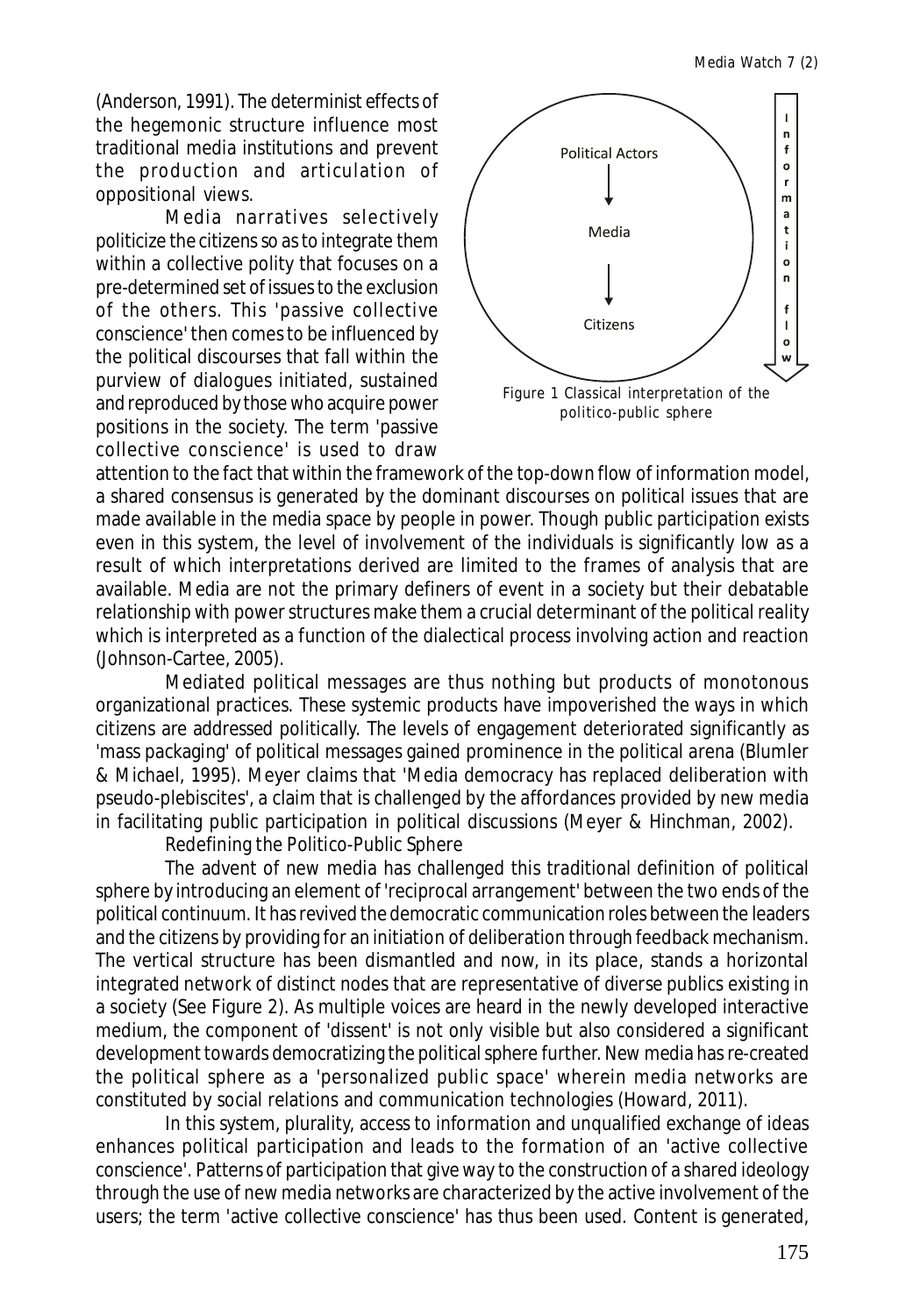disseminated, discussed, refuted or supported by the people themselves and this leads to their active involvement in the emergence of a popular political discourse. The political issues are not interpreted within the frames already available/made available in the media space. Issues are selected and prioritized according to personal opinions of what is of importance to the user in question. In this reciprocal arrangement, all the three forces that influence the political sphere i.e. the media, political actors and the citizens have direct relational dependence on the others. No single force operates in exclusion to the others and yet neither dominates the functioning of the remaining entities. In order to understand the significance of the new media networks and their direct bearing on the reconstruction of the political domain in a society it is important to examine the four core characteristics of these networks.

First, the new media networks extensively rely on social relations that thrive in the society; thus, examining an individual's engagement with new media channels can reflect the social linkages of which he is a part in the real world; these are called anchored relationships. Moreover, new media technologies facilitate creation of online communities which not only reinforce the existing social networks of which they are a part but also help the members maintain the geographically dispersed faceto-face networks (Norris, 2004). New media networks



Figure 2 The horizontal integrated network

can be seen as an extension of an individual's social self into the virtual realm that promises greater connectivity, accessibility and maintenance of interactive communities created by the individual. Second, these new media networks give genesis to a space for debate and discussion and counter the systemic limitations that are integral to the content generated by traditional media channels. They allow everyone to participate in the discussions of the political issues as well as raise marginalized questions that might be of significance to a specific group. However, this doesn't imply objectivity and unbiased expression of facts by individuals. The content generated by the users-cum-members of this shared space can revolve around selective perceptual rendering of the issue and may not provide for a holistic interpretation. However, plurality, which is the third characteristic of these networks, arises from the co-existence of multiple perspectives existing within a shared framework of the information and communication technologies. Finally, the shift from 'the mass' to 'the self' has been reinvigorated by the expansion of new media networks. Decisions regarding the area of discussion, people participating in the debate, the time, place and the form in which information is relayed are taken by the individuals. Emphasis is placed on 'narrowcasting' (Castells, 2009) as opposed to broadcasting as the hierarchal set up of the traditional media channels is decentralized to give way to a complex articulation of the expectations of various constituents of the political sphere.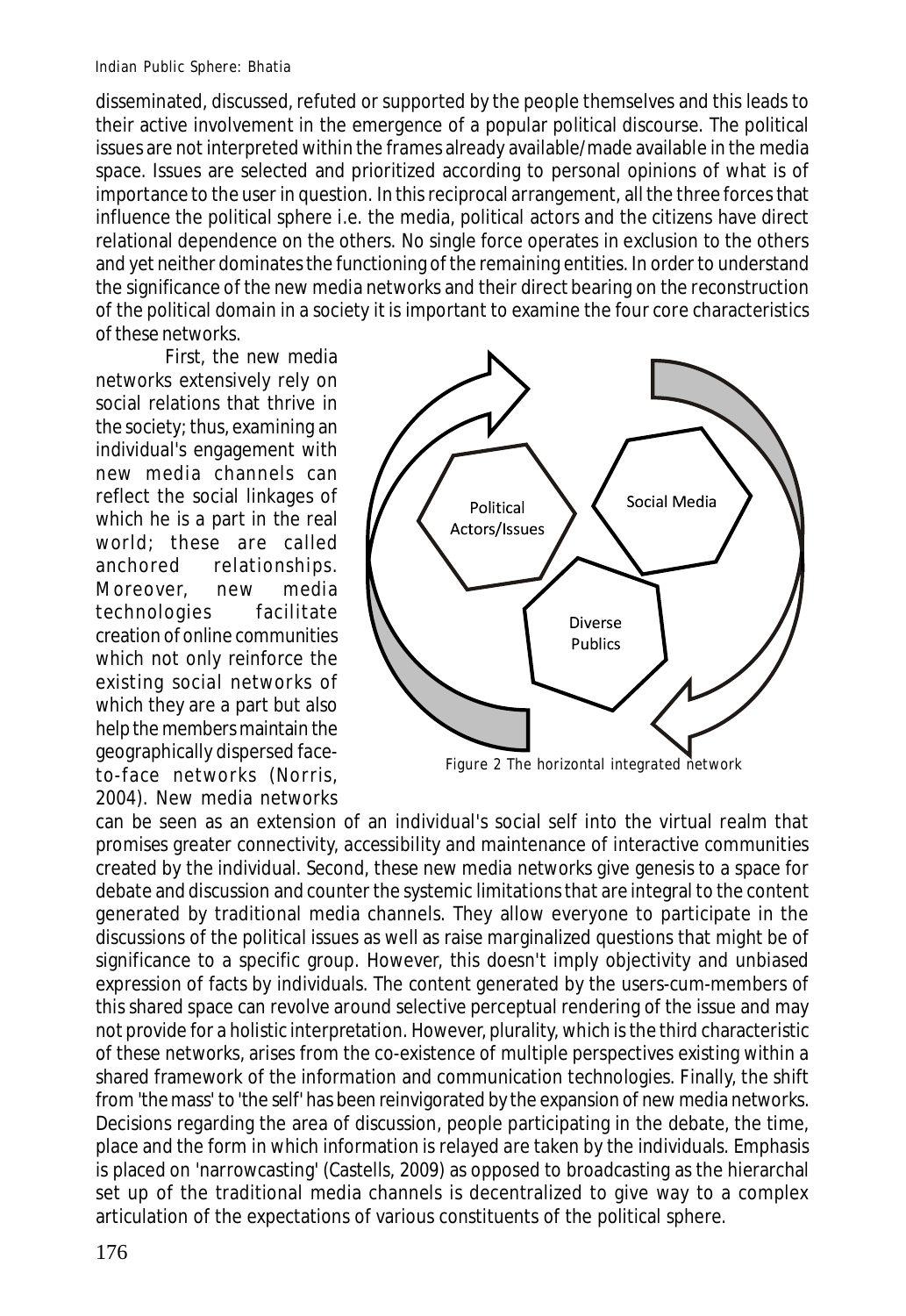# **Changing Patterns: Gay Rights Movement**

In order to reconstitute the elementary characteristics of a society it is essential to realize that the dominant structure needs to be challenged by creating space for various alternatives to co-exist. When the dominant structure is seen as juxtaposed against various alternatives that can be availed, the authenticity attached with the former is questioned to the extent that people identify areas of disagreement in a context wherein their individual aspirations and expectations clash with the normalized collective culture. New media technologies neither extend the available space for new alternatives to thrive nor attempt to displace the dominant narratives in order to accommodate new ones. New media have created a new realm for expression of ideas that are central to communities which lack representation. Before the Arab Spring uprising in Egypt, people from the LGBT community suffered not only from brutal discrimination but also from physical abuse at the hands of the government agencies. When a gay night club was raided by the police in Cairo on May 11, 2001, the arrested homosexuals were tortured and raped in the police custody (The Gaurdian, 2001). Later, twenty three of them were convicted for having sinned against religion and were humiliated publically. Here, we can discuss Foucault's conception of the dynamics of power in a 'panoptican' as comparable to the power dynamics existing in the Indian society. Foucault explained how knowledge produces power structures instead of preventing them by internalizing coercion through knowledge that is gained by the process of observation. The existence of the LGBT community is questioned through the knowledge obtained by observing people in power and thus an oppressive regime against the expression of this existence is enforced by those in power.

"Knowledge linked to power, not only assumes the authority of 'the truth' but has the power to make itself true. All knowledge, once applied in the real world, has effects, and in that sense at least, 'becomes true.' Knowledge, once used to regulate the conduct of others, entails constraint, regulation and the disciplining of practice. Thus, 'there is no power relation without the correlative constitution of a field of knowledge, nor any knowledge that does not presuppose and constitute at the same time, power relations" (Foucault, 1997)*.*

According to Foucault, thus, power is not limited to the institutional politics in a society. Power is everywhere and is granted to and exercised by individuals through their everyday interactions. Power is largely embedded in those everyday instances in which individuals participate and thus power makes us who we are. Foucault's conceptualization of power is not associated with the domination of the state only; it runs deeper and questions the people at large who use and often misuse the power they derive, but of course from the social structures. According to him, "power is diffused rather than concentrated, embodied and enacted rather than possessed, discursive rather than purely coercive, and constitutes agents rather than being deployed by them" (Gaventa, 2003).

The new media technologies can be seen as mediums which initiate the questioning of what is observed by the people who are being oppressed. It allows the 'subaltern' to speak and create a discourse of their own. It allows for discursive power to be employed and created by the oppressed as they emancipate themselves, liberate themselves of the oppression. Prior to the advent of these technologies, knowledge was generated and disseminated by the powerful in order to reinforce the power structures in the society but new media enabled the people being oppressed to generate a different knowledge and understanding of the reality which defied the normative patterns that had been standardized. They developed their own systems of power and knowledge as a form of resistance. This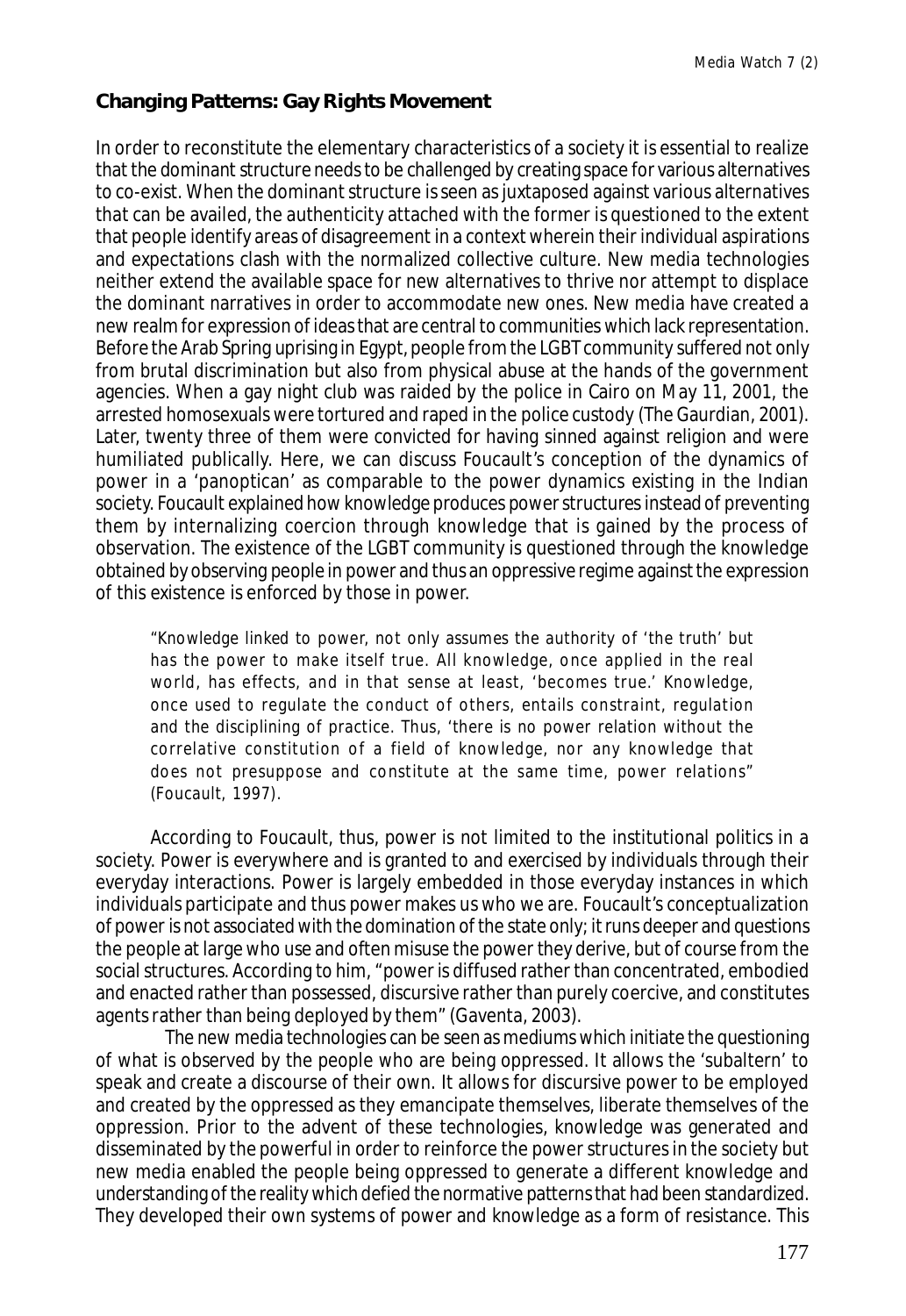was possible because, online discursive engagement contributes to sustaining civic communities, opening up opportunities for contention and setting the collective agenda for change (Shelat, 2014).

Initially, there existed no space for this community in the society and so new media technologies helped them transcend the boundaries of this available space in order to create a realm of self-identification in the virtual world. Ramy Youssef started an antihomophobia campaign as he tried to create a narrative that represented concerns of the less privileged LGBT community in the society (2014). The aim was not to ensure the convergence of the so-called normative and deviant but to create a new identity for the perceived deviant community. This could have been possible only if the community could escape the meaning attributed to their existence by the collective culture and create an environment that would be conducive to the formation of a new identity. Traditional collective recollections about this new community could be erased only when this community identified a way to disassociate itself from the collective space altogether. The presence of contradictions in the politico-public sphere is essential because it leads to a negotiation of differences and thus an articulation of multiple worldviews simultaneously. The possibility of multiple interpretations leads to the questioning of a single truth that is manufactured by the power-structures with an aim to indoctrinate the public mind. 'In stratified societies, arrangements that accommodate contestation among a plurality of competing publics better promote the ideal of participatory parity than does a single, comprehensive, overarching public' (Fraser, 1990). Thus, it is not a matter of co-existence but of mutually exclusive existence in a permeable space enabled by the intervention of new media technologies.

The use of new media technologies has helped many marginal communities challenge the people in power and find a way to express issues that have been central to their everyday experiences. This has not only helped in dismantling of rules that define the 'normative' but has also helped people recognize 'the other' as an embodiment of differences that are integral to the maintenance of the sanctity of a plural society. Thus, membership in the virtual space implies both 'building and destroying … identities, categories, relationships, space stories' (Haraway, 1991). In 2010, two American teenage boys, Justin Aaberg and Billy Lucas, committed suicide after they were bullied for being gay. This gave rise to a social media campaign 'It Gets Better Project' by Dan Savage who uploaded an eight minute video on Youtube in which he expressed his struggles as a gay man in a 'perceived' straight world. The idea was to acquire the right to be heard, the right to accept one's own identity and the right to legitimize it on one's own without looking for an agency that would confer the stamp of validity on his existence. Many non-heteronormative people consider the new media as an important medium for resisting oppressive regimes of gender and sexuality (Alexander, 2002; Bryson, 2004; Chatterjee, 2002; Heinz, Gu, & Zender, 2002).

For instance, a study of experiences of the Australian LGBT women by Mary Bryson explains how the digital space helps LGBT women to embrace their difference in an environment where many similar others participate and interact. These women consider the online world to be a space for accepting and expressing their real gender identities as opposed to their lives offline where cultural imperatives define their existence (Bryson, 2004). The digital space provides them with a cultural context to participate and overcome the social exclusion for being different. This environment is thus not a subculture; it is composed of the subaltern publics in the society and is built on new premises and in a new realm altogether which shares with the collective culture only what can be understood as a 'point of departure'.

Eventually, the issues of an individual find massive support as many people who share in the same problems participate in the discussion. This ensures that the center slowly merges with the margin and the set boundaries are disrupted. It is important to note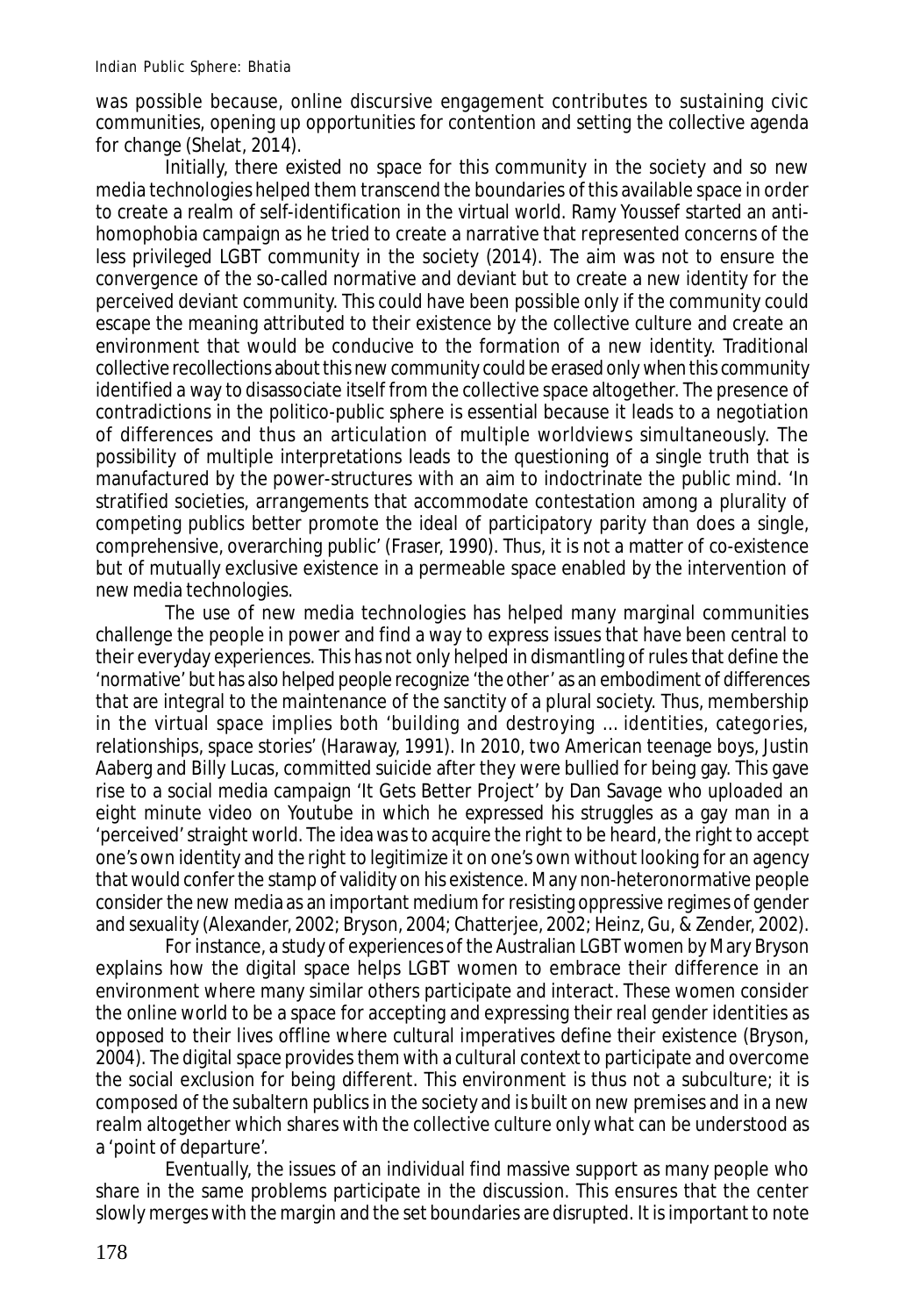that in cases such as these, no attempt is made by the marginal communities to occupy the center. Their only intention is to find a legitimate place for themselves on the margins, a place that ensures them of equal rights to a dignified existence. Yes, one of the aims of that video was to create an acceptance for people like him but that didn't mean there was a need for validation from an authority other than the self. Moreover, as these marginal narratives find voice and space for expression through the new media channels, the members at the center relate to the struggle as they interpret it within the context of their own problems.

Dan Savage knew that 'the self' was indeed many people out there who shared this new identity with him and still never found a way to express their stake in the possibility of an alterity. Within three years, the project could give birth to 50,000 user generate videos as the masses assimilated into 'the self' and the center became marginal with regard to the normalized mode of being. Today, the US has joined a league of the twenty three states in the world where same-sex marriages have been legalized and there is greater acceptance for plurality. This can be possible when the 'mass' assimilates into the 'self'; what then finds genesis is a 'collectivized self' which resists the dominant forces and strives to obtain the agency to identify both the problems and the ways to resolve them. New media technologies infuse greater participation by promoting the creation of a collective identity, a perception among individuals that they are members of a larger community by virtue of the grievances they share. New media may be able to foster collective identity across a dispersed population, which can be mobilized in support of collective actions (Arquilla & Ronfeldt, 2001).

# **Study Description**

The study focuses on a group of Indian citizens who identify themselves as members of the LGBT community and share three common characteristics: they are comfortable with their sexuality and can discuss about it, they are digitally active and they have participated in activities to mobilize public opinion in favor of the legalization of their community. I have studied people who have been able to transcend the societal barriers, who are very comfortable with their sexual orientation and use new media technologies extensively in order to counter discrimination, generate empowering messages about the LGBT community and create space for discourses emerging from within this community to be expressed and heard. This study draws on the positive deviance approach which is ". . . premised on the belief that in every community there are certain individuals and groups whose uncommon behaviors and strategies enable them to find better solutions to problems than their peers while having access to the same resources" (Singhal, 2013).

The study follows a multi-sited design and twenty in-depth interviews were conducted in namely five major cities i.e. Delhi, Mumbai, Ahmedabad, Kolkata and Pune. The entire study was carried out using new media technologies. The interviews were conducted through Skype and I have been able to build a relationship of trust with my participants to ensure that they were ready to commit to the study, were willing to immerse themselves and engage honestly with the research questions. I draw largely from my personal experiences of having worked closely with the LGBT community on various occasions. I have been in touch with most of the participants ever since, through Skye and WhatsApp. Many of my participants wished to maintain their anonymity and so I decided to use pseudonyms for them. The study used snowball sampling or chain referral sampling to get in touch with the study participants and this process continued over a period of one year; from May 11, 2014 to August 15, 2015. During this period, I had been actively involved as a volunteer with a not-for-profit organization in Vadodara, Gujarat. My experiences in that organization helped me in gaining a deeper understanding of the issues that are of concern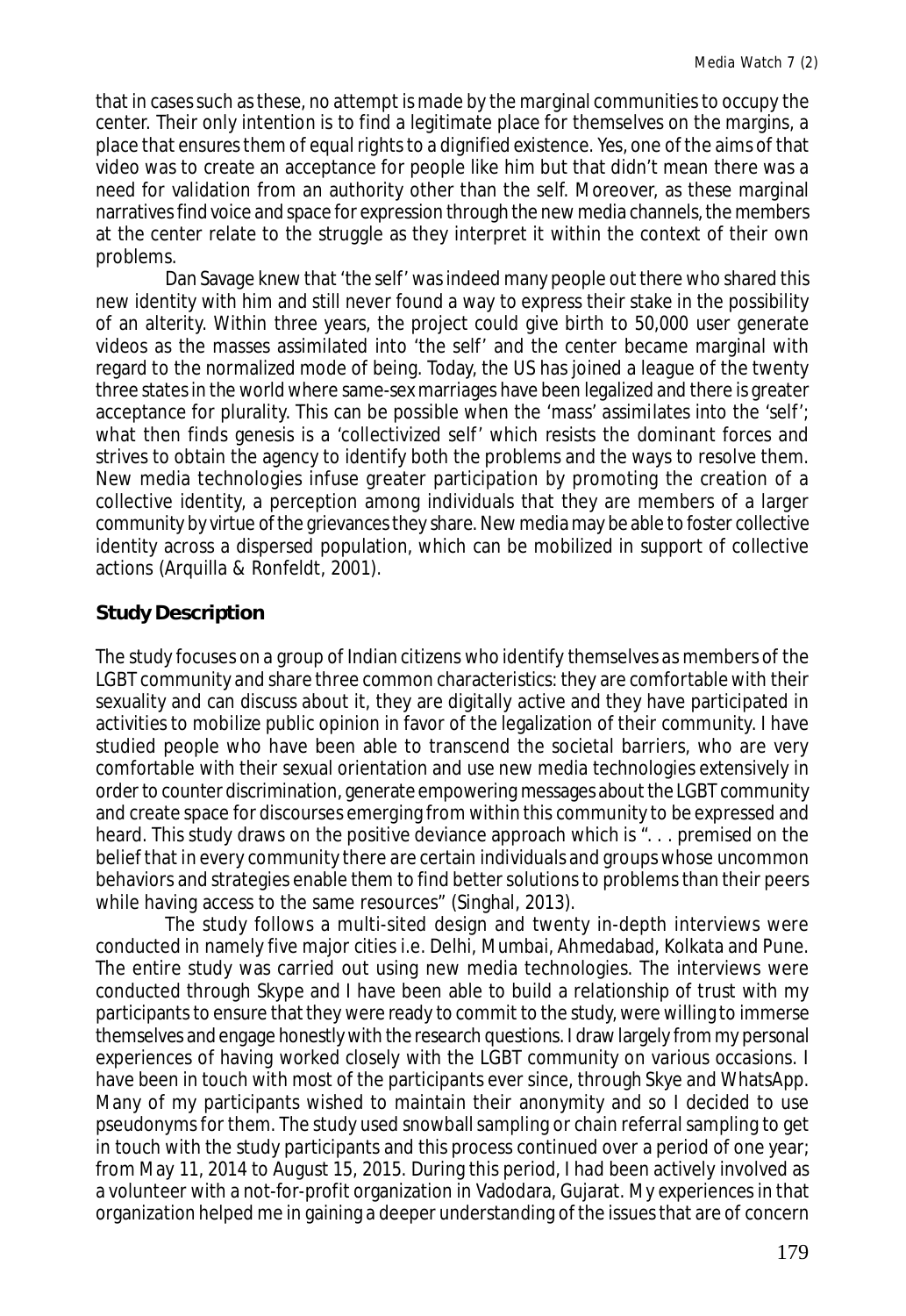for the members of the LGBT community. This paper draws extensively from the twenty interviews that were conducted; my experiences as a volunteer helped in developing the research questions in consultation with the gay rights activists and the members of the community.

This study is a qualitative research and is a transformative process in which social reality is constructed by the continuous interactions I had with my participants. Within the interpretive paradigm, the researcher approaches the study situation with a set of preconceived images in mind; however, a qualitative researcher also acknowledges that any study is a combination of the emic and the etic processes. The emic process or an inside perspective allows the researcher to study the reality from the social actors' point of view; in that the researcher attempts to understand how the actors understand the reality. The etic processes allow the researcher to link the cultural practices to external factors such as the socio-economic conditions of the social actors, their lived experiences and the political milieu. Using these processes simultaneously will help the researcher study how the members of the LGBT community describe their actions based on self understanding that is historically and culturally bound and also to identify factors within the structural apparatus which either limit or enable them (Morris, Leung, Ames, & Lickel, 1999). A paradox about social reality is that it is constructed  $^{\text{1}}$  and so in order to understand the reality, I ensured that:

- (i) The perspectives of the social actors who construct that reality were included.<br>(ii) Reality was defined based on the interactions between the researcher, social act
- Reality was defined based on the interactions between the researcher, social actors and the society.
- (iii) I was prepared to shed some preconceived images about the reality, whenever the interactions revealed otherwise.

All the participants were available for clarifications throughout the study and were given the transcripts of the interview for respondent validation. After the interview transcripts were analyzed, I could identify five themes which define participants' perspectives about the significance of new media technologies in enabling the members of the LGBT community to represent their concerns in the public sphere. These themes include disembodiment in the virtual space, coalition building, political activism and empowerment. These themes frequently overlap as each is a dimension of the broader phenomenon of the use of new media technologies by individuals.

# **Discussion**

## Disembodiment in the Virtual Space

This section addresses the question of how the members of the LGBT community transcend the societal barriers which make the real spaces unsafe. Mohit says that people in the real spaces are yet not comfortable with the idea of alternative sexual orientations; not that they don't know about it but that they think such deviations threaten the very existence of the Indian culture. "I started getting uncomfortable about my sexuality when I shifted to Mumbai. This is an incident from the time when my boyfriend and I had gone to a club to celebrate our first anniversary. When the clock struck 12, we kissed each other. The club had a problem with that and we were literally chased out of the club by the bouncers. I was so shook by this incident and felt so fearful that I could never muster the courage to express my affection for my partner in public again" (Mohit, Mumbai).

One of the participants explains, "Online forums are comparatively safer. In the virtual space we can share our problems with others, seek support- physical, emotional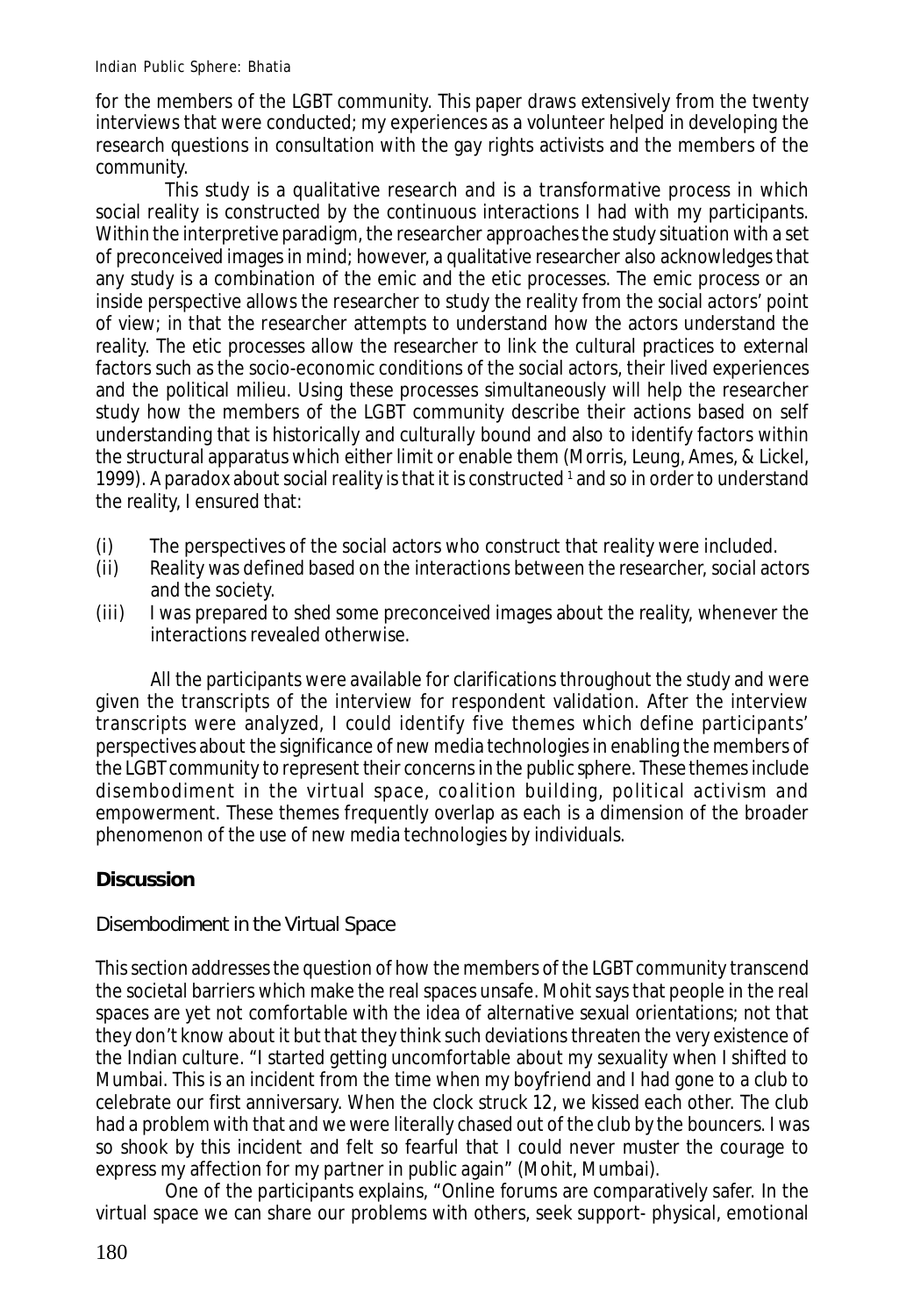and financial, and also meet in the real space through the online communities. Though meetings are being organized in real spaces too (especially in Delhi) people find it difficult to come out in the public and accept what they feel about themselves because of the societal pressure. Some people therefore create fake profiles on online communities; a large number of people find it easier to connect with others on the online communities".

"The absence of the physical body in electronic space and the anonymity this offers has a liberating effect on repressed social identity, as 'electronic technology' becomes a tool for the design of freely chosen identities" (Fereshteh, 2005) . Virtual space proves to be a point of departure from the real space and helps in transcending cultural imperatives.

## Coalition Building

Virtual communities helped most of the participants to connect with others who could relate to the experiences they were going through. This made them feel very confident about themselves. The initial doubts they had about their sexual orientation were resolved when they interacted with people who had gone through similar experiences. "People of a different sexual orientation are very discreet. It won't be easy for them to reconcile with their sexual identities without finding a coalition on the internet. I am a very shy person, for instance, and it would have been almost impossible for me to talk about some issues to people whom I knew in real life. I created a fake profile and joined an LGBT group on Facebook. I read about the challenges faced by these communities and suddenly realized that I was never the only one. There are many people who are eager to help others and they invite people to talk to them. When you know that you are not the 'odd one out' you feel more comfortable about who you are" (Aman, Delhi).

Coalition building, according to my participants, has to do more with engaging in discussion about the rights of the LGBT community. These rights include the right to express themselves freely, the right to love freely, the right against discrimination based on sexual orientation and the right to lead a dignified existence. "The major problem in our society is the emphasis on categorizing sexual orientations within gendered identities. Gendering is a though business and we should think of a possibility where gender can encompass a continuum of sexual preferences. Politicizing the private sphere will lead to more complications in the public sphere and a greater subjugation of the marginal communities. Though anal intercourse is a criminal offence according to the Indian constitution, the people in power also rape gay men. Isn't it an act of unnatural sex then, I wonder?" (Abhilasha, Ahmedabad).

The members of the LGBT community create profiles in the virtual space in order to seek counseling. The virtual space proves to be crucial in two ways; first, it helps create large groups at low transactional costs, second, these non-institutional groups challenge the status quo in the society and enable the formation of people-to-people contact (Shirky, 2008). "I remember a person who had not come out to his parents and someone went and told them about his orientation. The family took him to doctors, psychiatrists and this created a lot of stress in his life. He talked about this on a group, of which I am a part, and we contacted other psychiatrists who explained to his parents that being gay or lesbian or of any other orientation is not a disease. It is normal! I don't know much about this but his parents at least stopped harassing him after this intervention (Ruksana, Kolkata). Thus coalition building on the internet helps many people deal with the anxiety of having being pushed to the margins of the society for being different.

#### Political Activism

All the participants were asked to define political activism in their own words. Most of them defined political activism as the contributions they have made towards creating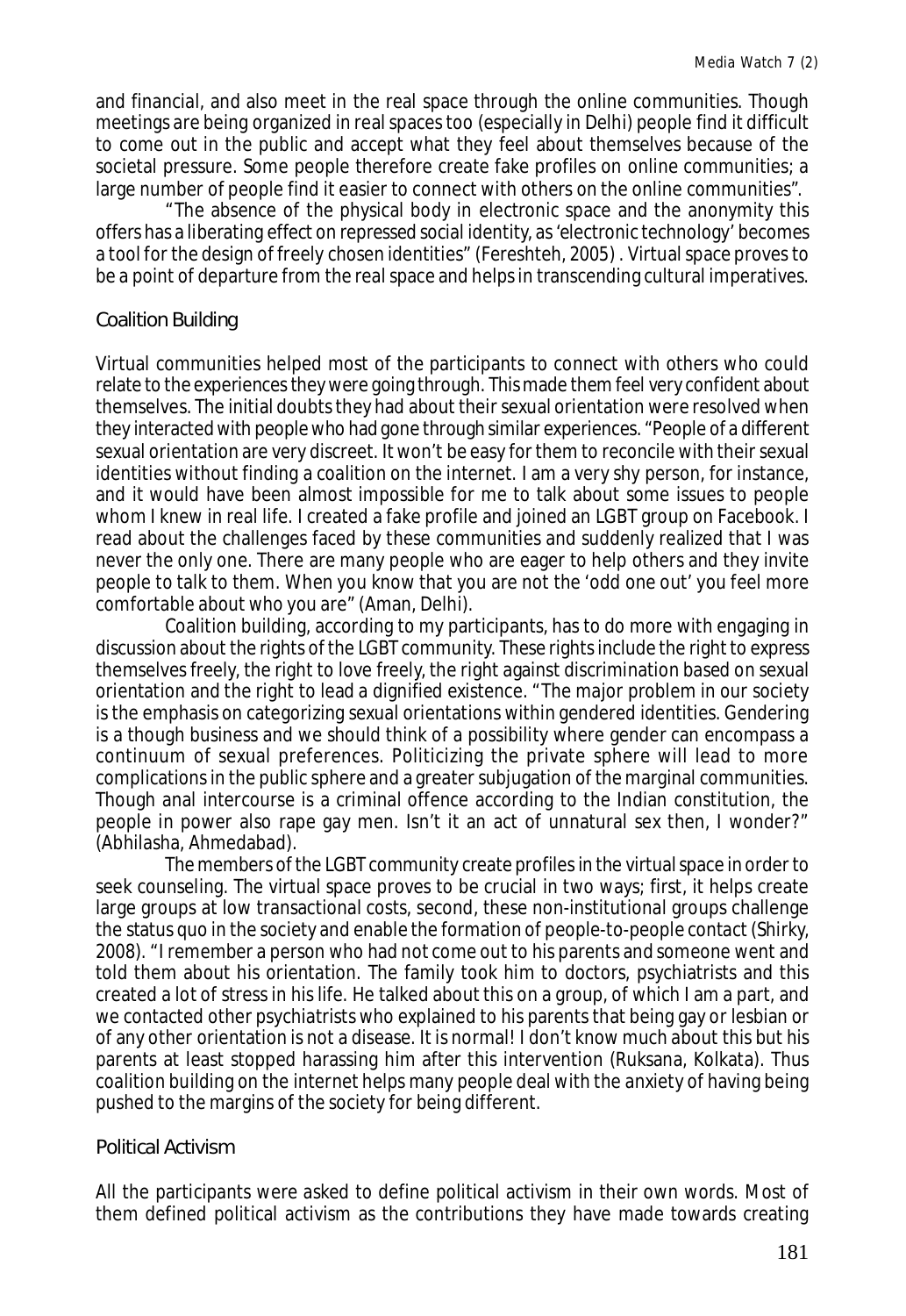awareness about the LGBT community. "I had organized a screening of the movie 'I Am' in Vadodara and had invited people for the event. The purpose was to create more appreciation amongst the LGBT people for themselves and the event concluded with a discussion of our rights in the society. This initiated a dialogue about the various issues we face in our everyday lives and helped us learn from each others' experiences" (Dhima, Kolkata). Similarly, some of my participants had taken part in the Pride parades that are held every year to mobilize the masses towards accepting the LGBT community in India. Thus, political activism is individualistic and yet change oriented. This relates to the concept of subactivism which aims to expand the scope of received notions of what counts as activism and civic engagement in the virtual space. Subactivism is to be taken as a potent reality in the political life of the citizens and be identified as an entry point for the citizens, especially marginalized sections, into the world of civic engagement through interactions, deeds and information sharing (Bakardjieva, 2009). "I worked in the first ever Indian gay movie and the movie was screened in the film festival 'Kashish'. This is political activism as we have started looking at the members of the LGBT community in terms other than just their sexual preferences. We are normal, we have aspirations just like other people and for us political activism is talking about the various areas in which we can excel and specialize". The efforts are generally directed towards re-positioning the LGBT community members in different areas of the society and to ensure that they are valued and respected for their abilities rather than just their sexual orientations.

At an individual level, many participants write blogs, organize events, manage websites and participate in discussions about the rights of their community. The aim is to ensure that their right to choose their sexual preferences is given a legal sanction. All they want for themselves is the freedom to lead a dignified existence. "Had it not been for the internet, it would have been very difficult for us to mobilize people and organize these various events. A lot of student groups in JNU meet every day and work on their issues but what about professionals who can't meet regularly? Thus, we organize political debates in association with the student groups. For example, Harmless Hub is an association that organizes discussions during elections and so on. The idea is to mobilize the youth and others for this cause. During this election we also met the candidates of a political party who seemed keen to work for the betterment of our community. Online engagement sometimes has political consequences (Prakash, Delhi).

# **Empowerment**

Empowerment, according to most of the participants, starts with discovering one's sexual orientation through experimentation. The members of the LGBT community cannot socialize freely as it is very difficult to find out whether the other person is gay or straight. It is only through the virtual communities that people can approach others with same aspirations and socialize. Socializing is empowering because it helps them appreciate who they are. "Right from the time I realized that I was attracted to girls, I felt alienated from others. I could not discuss this with anyone for I always feared that I will be ostracized by my friends and family. I could express and indulge myself only in the virtual space and that helped me socialize with like-minded people. I got a chance to know Nivedeta, my partner, only through a virtual community" (Aishwarya, Pune).

These online interactions make them more confident about their sexual orientation and they get to meet their virtual friends in real life. It happens only when trust has been established and both are comfortable with each other. Most of my participants now have groups to socialize and they feel more in tune with their real selves. For them, empowerment also comes from having found emotional anchors online. Meenal (Kolkata), affectionately talks about his friends as his extended family. He is emotionally stable now given the fact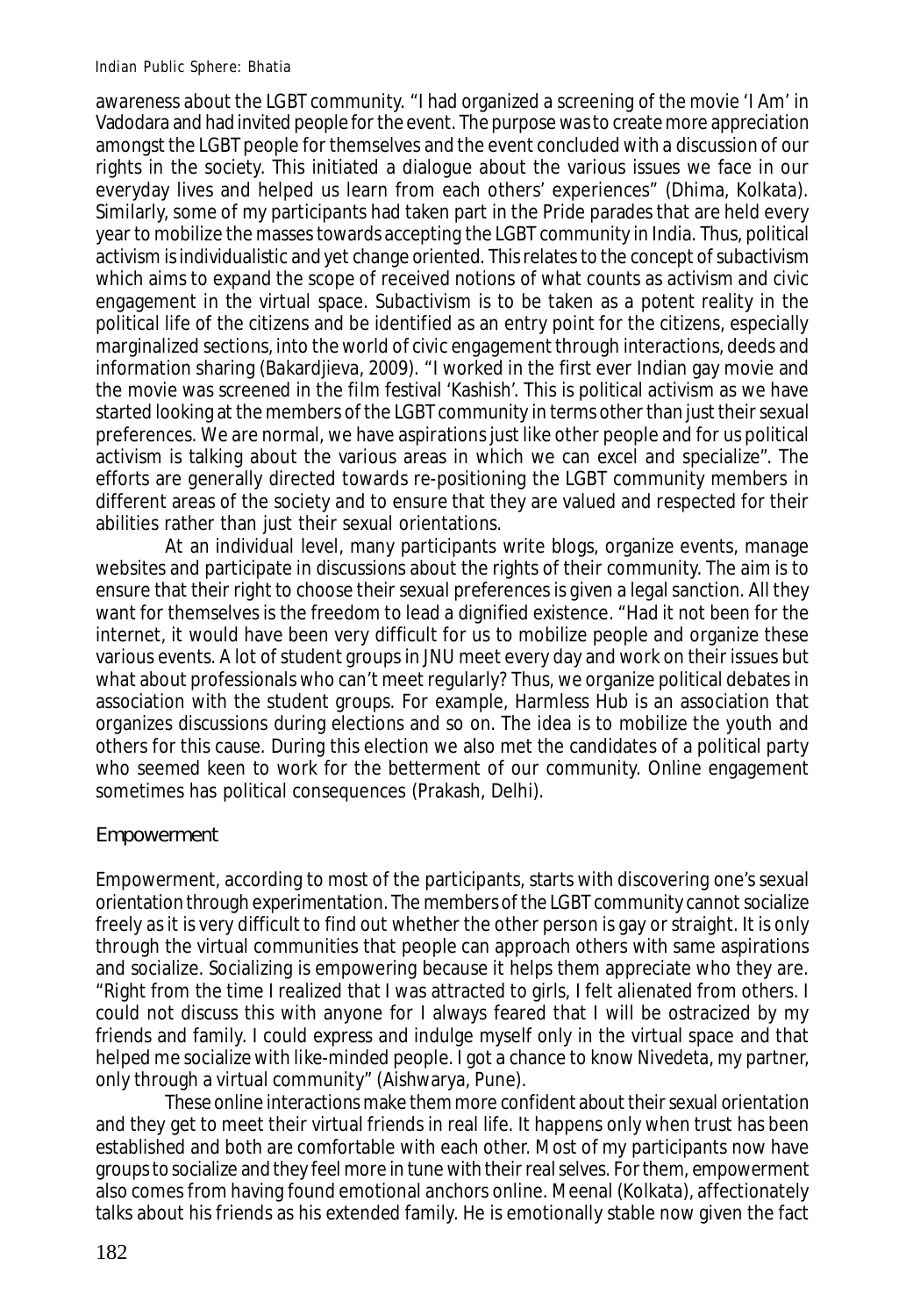that he finds it easy to go back to people who understand his struggles. "Having people who sympathize with you is very different from having people who can empathize with you", he explains. It helps them imagine themselves as a part of a larger abstract community, a community of comparable others with whom they share a set of common goals (Anderson, 1991).

## **Conclusion**

There exists a flip side to this new development. New media networks have led to a personalization of the political sphere as it recognizes the significance of 'the self' over 'the mass' in democratizing the political discourse by giving space to unaffiliated independent opinions to emerge. Though, they let arguments and divergent views determine the construction of the 'active collective conscience' which in turn might influence decisions taken by the people in power, doubts have been raised about its neutral nature, rationality and authenticity of the content generated, quality of discourse and the probability of the discussion having the desired effects. Moreover, accessibility to these networks, cost efficiency and adequate skills required to use these technological innovations are some other limitations. Participatory parity index is thus very low in countries where digital divide between various sections of the polity is large. In the end, what emerges through discourses on the new media is not the collective conscience per se but the collective conscience of the select urban elite which is an irony in itself.

#### **Note**

1 This idea has been has been borrowed from Peter Berger and Thomas Luckman's work 'The Social Construction of Reality'.

## **References**

- Alexander, J. (2002). Queer webs: Representation of LGBT people and communities of the world wide web. *International Journal of Sexuality and Gender Quaterly , 81*, 868-876.
- Anderson, B. (1991). *Imagined communities: Reflections on the origin and spread of nationalism.* London: Verso.
- Arquilla, J., & Ronfeldt, D. (2001). The advent of netwar (revisited). In J. Arquilla, & D. Ronfeldt (Eds.), *Networks and netwars: the future of terror, crime, and militancy* (pp. 1-25). Santa Monica: Rand.
- Bakardjieva, M. (2009). Subactivism: Lifeworld and politics in the age of the internet. *The Information Society , 25* (2), 91-104.
- Blumler, J., & Michael, G. (1995). *The crisis of political communication.* London: Routledge.
- Bryson, M. (2004). When Jill jacks in: Queer women and the net. *Feminist Media Studies , 4*, 239-254.
- Castells, M. (2009). *Communication power.* New York: Oxford University Press.
- Castells, M. (2007). Communication, power and counter-power in the network society. *International Journal of Communication , 1* (1), 238-266.
- Chatterjee, B. B. (2002). Razorgirls and cyberdykes: Tracing cyberfeminism and thoughts on its use in a legal context. *International Journal of Gender and Sexuality Studies , 7*, 197- 213.
- Cottle, S. (2011). Media and Arab uprisings of 2011: Research notes. *Journalism 12.5* , 647-659.
- Entman, R. (2009). *Projections of power: Framing news, public opinion, and U.S. foreign policy.* Chicago: University of Chicago Press.
- Esaiasson, P., & Asp, K. (1996). The modernization of Swedish campaigns: Individualization, professionalization and medialization. In D. Swanson, & P. Mancin, *Politics, media, and modern democracy: An international study of innovations in electoral campaigning and Their consequences* (pp. 79-90). London: Praeger.